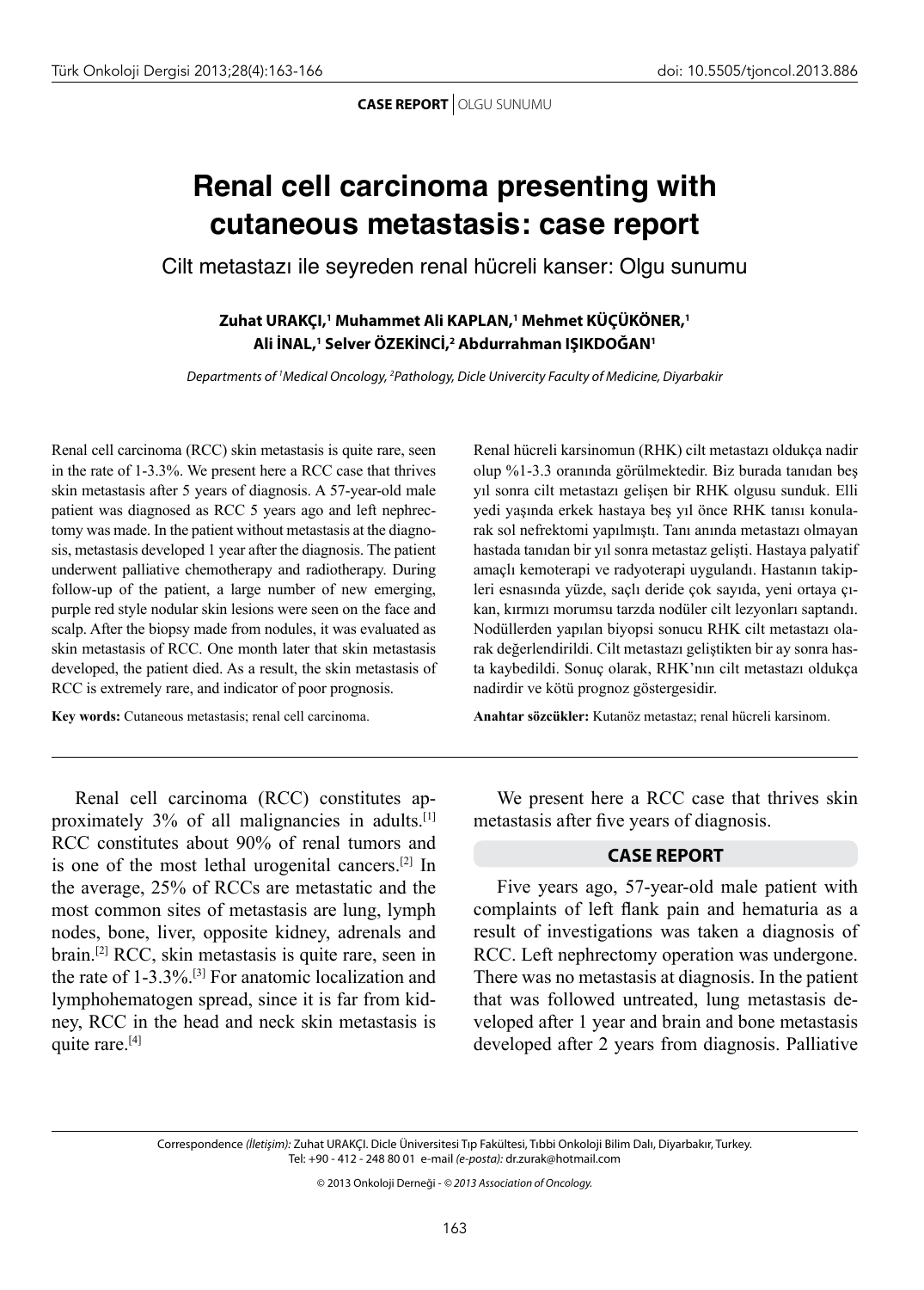

**Fig. 1. (a)** About 1 cm in diameter, small purple red style nodular metastatic skin lesions on the patient's face. **(b)** About 1 cm in diameter, small purple red style nodular metastatic skin lesions on the patient's head.

interferon-alpha was performed during the metastatic stage. Palliative radiotherapy was performed to cranium and bones. It is switched to sorafenib 200 mg 2x2 therapy to the patient as determining progression under interferon. Partial response was achieved with the sorafenib therapy. During the follow-up, a large number of new emerging, nodular skin lesions were seen on the face and scalp of the patient that was treated with the sorafenib for 2.5 years. There were a large number of about 1 cm in diameter, small purple red style nodular skin lesions on the face and scalp (Figs. 1a, b). No other skin lesions were found in other parts of the body. In the biopsy of nodules, under microscopic

squamous epithelial the atypical cells with clear cytoplasm were observed (Fig. 2a). Positive staining with EMA and vimentin were detected and metastatic RCC was reported (Figs. 2b, c). It was evaluated as skin metastasis of RCC after compared with previous preparations that were 5 years ago. The patient was given symptomatic treatment because of poor performance. The patient whose disseminated intravascular coagulation (DIC) table developed 1 month after that skin metastasis was detected died.

## **DISCUSSION**

Skin metastasis occurs in 5-10% of high-grade



**Fig. 2. a)** The atypical cells with clear cytoplasm under squamous epithelial (H&E x 200). **(b)** Staining cells with immunoperoxidase EMA (x200).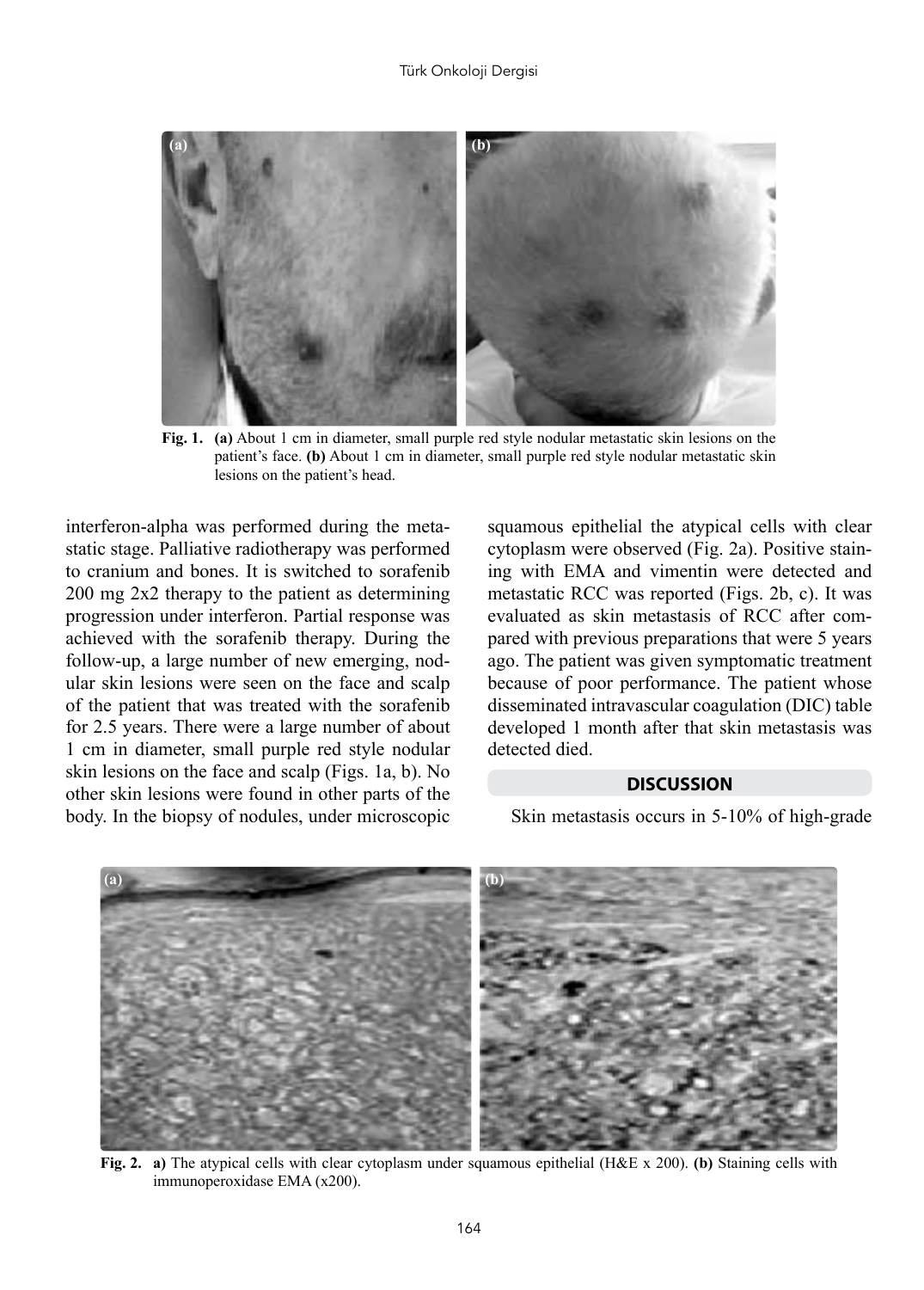malignancies.[4] Skin metastasis is often observed in the breast, lung, colon, ovarian and malignant melanoma.[4] Skin metastases of urogenital tumors are less frequent than in other malignancies. Urogenital tumors make skin metastasis by about 10%. [5] Skin metastasis is observed approximately 3.4% in renal tumors, 0.84% in bladder tumors, 0.36% in prostate tumors and 0.4% in testicular tumors.[6] Skin metastasis of non-RCC urogenital tumors often occurs in abdominal region. However, skin metastasis of RCC as in our case, the most frequently found in head and neck region.[7] RCC skin metastasis as in our case, is more frequent observed in males<sup>[6]</sup>

Skin metastasis of RCC may be solitary or multiple manner. Its view may be normal skin color, as well as, brown, black or purple due to the accumulation of hemosiderin.[8] The view of skin metastasis of RCC is often papules, plaques or nodules.[7] The lesions may be in milimetric size and also up to a few centimeters in size. Because of its appearance, skin metastasis of RCC may be confused with hemangioma, pyogenic granuloma, Kaposi's sarcoma, skin cysts and skin lymphoma. [8] In our case, metastatic skin lesions were about 1 cm in size, red-purple in color and nodular style. The skin metastasis of RCC was diagnosed with skin biopsy.

Tumor cells are typically large, have clear cytoplasm, round or oval-core and a significant nucleolus.[4] Immunohistochemically, epithelial cell markers such as the keratin, EMA, CEA and vimentin shows positive staining.[6] In our case, in the biopsy of nodules, under microscopic squamous epithelial the atypical cells with clear cytoplasm were observed. Since it was determined that immunoperoxidase showed positive staining with EMA and vimentin, it was reported as metastatic RCC.

Skin metastasis of RCC is usually emerge late stage, it may emerge years after nephrectomy and sometimes before the diagnosis of renal tumors.<sup>[6]</sup> Skin metastasis of RCC is a late stage sign, 90% together with synchronized visceral metastasis and a symptom of poor prognosis. $[6]$  5-year survival rate with metastatic RCC is under 10%.[9] There

are publications specifying that the average life expectancy in cases of skin metastasis developed is less than 6 months,<sup>[6]</sup> less than 8 months<sup>[7]</sup> and around 12.7 months.[3] In our case, skin metastasis developed 5 years after nephrectomy. Until the development of skin metastasis, it is remarkable that the table becomes worsening with the development of skin metastasis in the patient with lung, brain and bone metastases and dies after 1 month.

Since skin metastasis of RCC is together with disseminated disease in most cases, the therapy is limited and palliative. If there is focal skin metastasis, surgical treatment, radiotherapy, or both can be combined.[3] Gay and colleagues reported that complete tumor regression was achieved over patient with a solitary skin metastasis of RCC with sorafenib treatment after radiotherapy. [10] Systemic treatment is recommended to RCC patients with diffuse skin metastasis.[3] As in our case, we have the vision that local treatments are limited in cases with diffuse skin metastasis. We stand for that he should be treated with systemic chemotherapy in appropriate cases. Due to his poor performance status, our patient was treated symptomatically.

As a result, the skin metastasis of RCC is extremely rare. It is more common in males, and head and neck region. As an indicator of poor prognosis, it should not be forgotten that purplish red skin lesions especially on head and face might be metastasis.

## **REFERENCES**

- 1. Novick AC, Campbell SC. Renal tumors. In: Campbell MF, Walsh PC, Retik AB,Vaughan ED, Wein AJ, editors. Campbell's urology. 8th ed. New York: W.B. Saunders; 2002. p. 2672-731.
- 2. Arrabal-Polo MA, Arias-Santiago SA, Aneiros-Fernandez J, Burkhardt-Perez P, Arrabal-Martin M, Naranjo-Sintes R. Cutaneous metastases in renal cell carcinoma: a case report. Cases J 2009;2:7948. **CrossRef**
- 3. Kumar A, Dogra PN, Sharma MC. Isolated metachronous cutaneous metastases from renal cell carcinoma. Indian J Cancer 2010;47(4):482-3. **CrossRef**
- 4. Onak Kandemir N, Barut F, Yılmaz K, Tokgoz H, Hosnuter M, Ozdamar SO. Renal cell carcinoma presenting with cutaneous metastasis: a case report. Case Rep Med 2010. pii: 913734. **CrossRef**